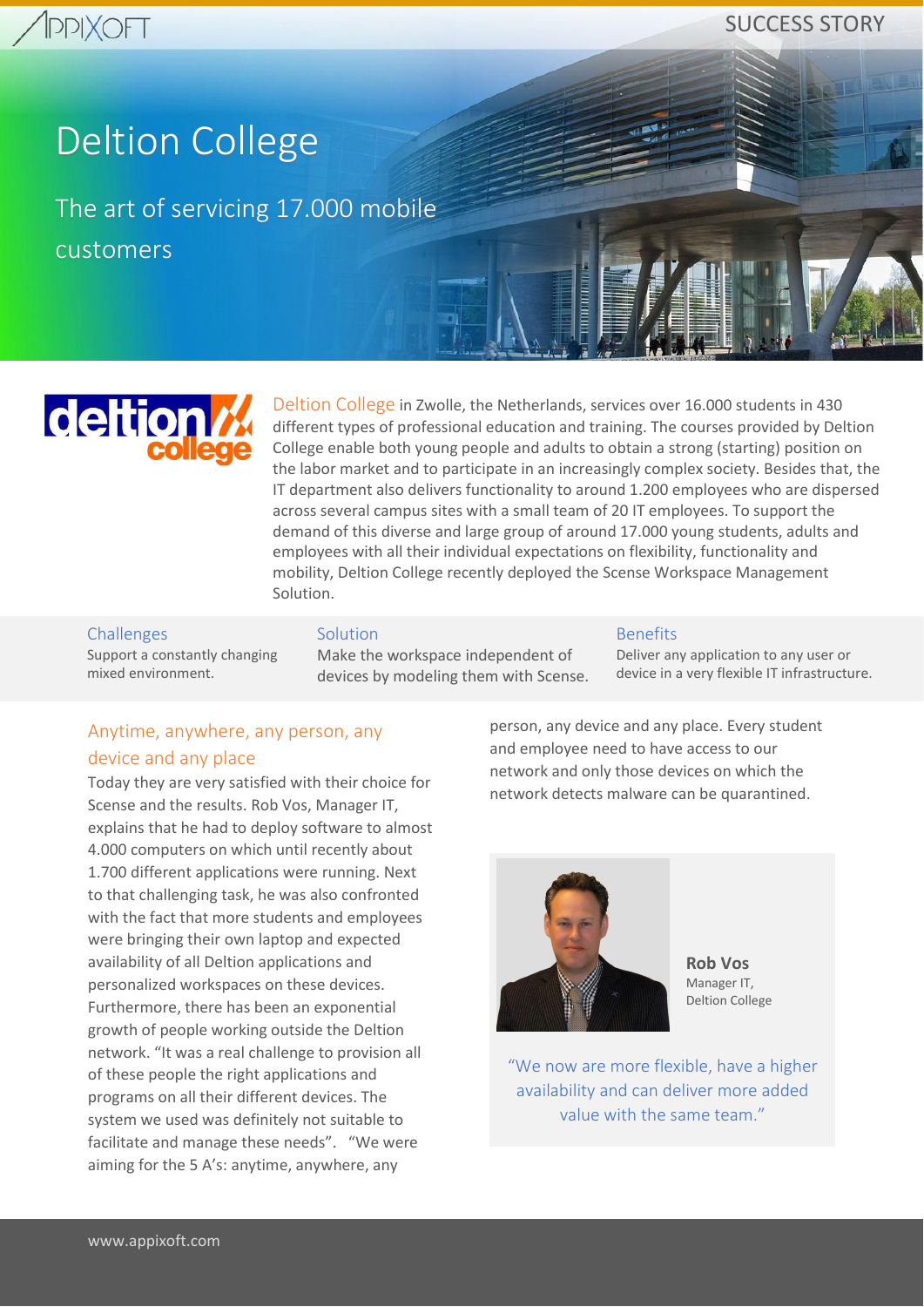# **PPIXOFT**  $\overline{\phantom{a}}$

We also wanted to ensure students would be able to obtain IT services from us on their own laptops". These primary requirements combined, was the basis of our search for a new software solution to realize our philosophy. Deltion College found the Workspace Management solution of Scense and realized it was a perfect fit with their vision. "All 17.000 students and employees needed secure access to the network while functionality had to be guaranteed" says Vos.

## 50% reduction of helpdesk calls

The implementation of Scense started in 2010 and within a short period of time the software was ready to be rolled out and used. "We defined 18 milestones for our IT department until 2013 of which 7 needed to be implemented by our internal IT department. The other 11 goals have been realized by Scense within only 1 year! Since we implemented Scense, the service desk received around 50% less calls. This means an important number of our employees are now able to focus on other important IT tasks. The advantage for our users is definitely that the Scense Workspace Management software is invisible to them; the users just receive their personalized workspace and applications everywhere and they look exactly like on their Windows machine at home."

"Because of Scense we are now more efficient and effective, and we have realized more of our functionality requirements than ever"

#### Cost reduction

Deltion College is also very satisfied from a cost perception. "Partly because we reduced the number of applications to 400 and partly because of the implementtation of Scense, we realized a turn‐around in efficiency and effectiveness of our

IT organization" says Vos. They now find that Deltion College is a leader in state of-the-art IT technology and that their environment is optimized for flexibility, mobility and a seamless user experience.

The IT department of Deltion College became 'mean and lean' because of Scense. Vos explains: "We execute IT in a unique way; education and IT work side‐by side to get the best results. Every IT student at Deltion College is offered a one month internship on our IT department to obtain basic knowledge of IT in a real life environment. Besides that we also have interns who work with us for half a year and we have regular consultation with the educational departments about the functionality that the different divisions require."

#### Think outside the box

Rob is very pleased about the cooperation with Appixoft. "Their support and guidance during the set-up of the environment was excellent. The cooperation was pleasant and pragmatic, especially the fact that Appixoft employees and partners have the ability to think outside the box. They think in solutions and not just products." He continues: "Our next step was the migration to Windows 7. This migration has also been done with and via Scense. It simplified the desktop migration project and removed a lot of manual tasks we should have needed to do when migrating to Windows 7." Rob Vos closes with the insight that multiple similar educational institutes in the Netherlands are currently planning or already deploying the Scense Workspace Management Solution. "I absolute do not regret the change of management system: because of Scense we are now more efficient and effective and we have realized more of our functionality requirements than ever. We are more flexible, have a higher availability and can deliver more added value with the same team."